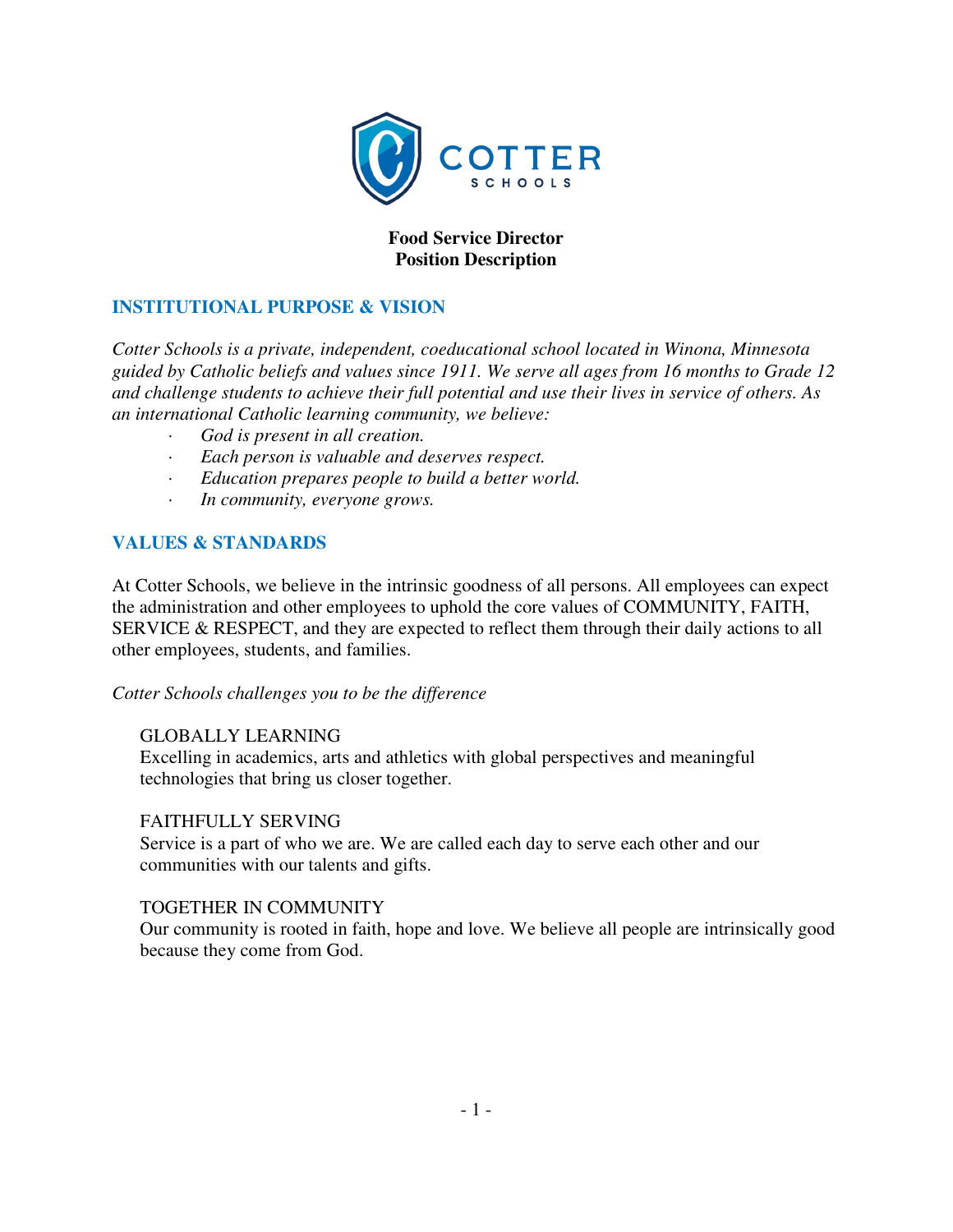#### **GENERAL SUMMARY**

Cotter Schools is seeking a **Food Service Director** to contribute to the fulfillment of the Cotter mission by managing all kitchen-related operations at all Cotter School locations. This oversight includes planning the smooth and efficient operation of the school cafeterias; and production of nutritious, appetizing meals, while meeting all governmental and local regulations. The **Food Service Director** must also ensure the school is maximizing its resources and minimizing production costs.

#### **RESPONSIBILITIES & DUTIES**

- 1) Oversee all aspects Cotter kitchen programs including: staffing, scheduling, purchasing, production, costing, inventory, food safety, and oversee culinary production to recipe specifications, ensuring a high quality of food.
- 2) Assign, direct, train and review staff work; provide recommendations regarding hiring, transferring, promoting, suspending, terminating and demoting employees; evaluate performance and develop staff schedules.
- 3) Plan menus to conform to federal USDA requirements to provide nutritious meals while maximizing inventory and minimizing costs.
- 4) Develop, implement and maintain the free and reduced meal program & procedures, and prepare local, state, and federal reports including monthly reimbursements, USDA commodity receipts, usage and inventory.
- 5) Update and maintain a School Food Safety HACCP plan and standardized recipes per USDA standards.
- 6) Maintain daily production records in accordance with MDE standards.
- 7) Maintain high standards of cleanliness and safety in the kitchen, food storage areas, and cafeteria. Oversee and participate in the cleaning and sanitizing on a daily basis.
- 8) Ensure proper storage of all food in accordance with USDA requirements on a daily basis and before school breaks (summer, Christmas, and spring break).
- 9) Ensure that all equipment in the cafeteria area is in safe, working condition and immediately notifies the Director of Maintenance when repairs are needed.
- 10) Ensure kitchen and food storage area is clean and DHS inspections are completed as required by state statute.
- 11) Supervise kitchen personnel in the safe and proper use of kitchen equipment.
- 12) Develop a complete guide detailing the process of protocol and procedures to ensure efficient and effective transfer of duties to a substitute cook or organization, which is readily available in the kitchen.
- 13) Communicate Food Service program needs to the President on as needed basis regarding supplies and equipment.
- 14) Prepare kitchen and cafeteria area as needed for cleaning services and/or events.
- 15) Attend training approved by the President on menu planning, software, and/or school nutrition.
- 16) Assist the President and CFO in analyzing foodservice program financial data and help ensure the fiscal stability of the food service program.
- 17) Other duties as assigned or necessary to the successful operation of the Cotter food service program.